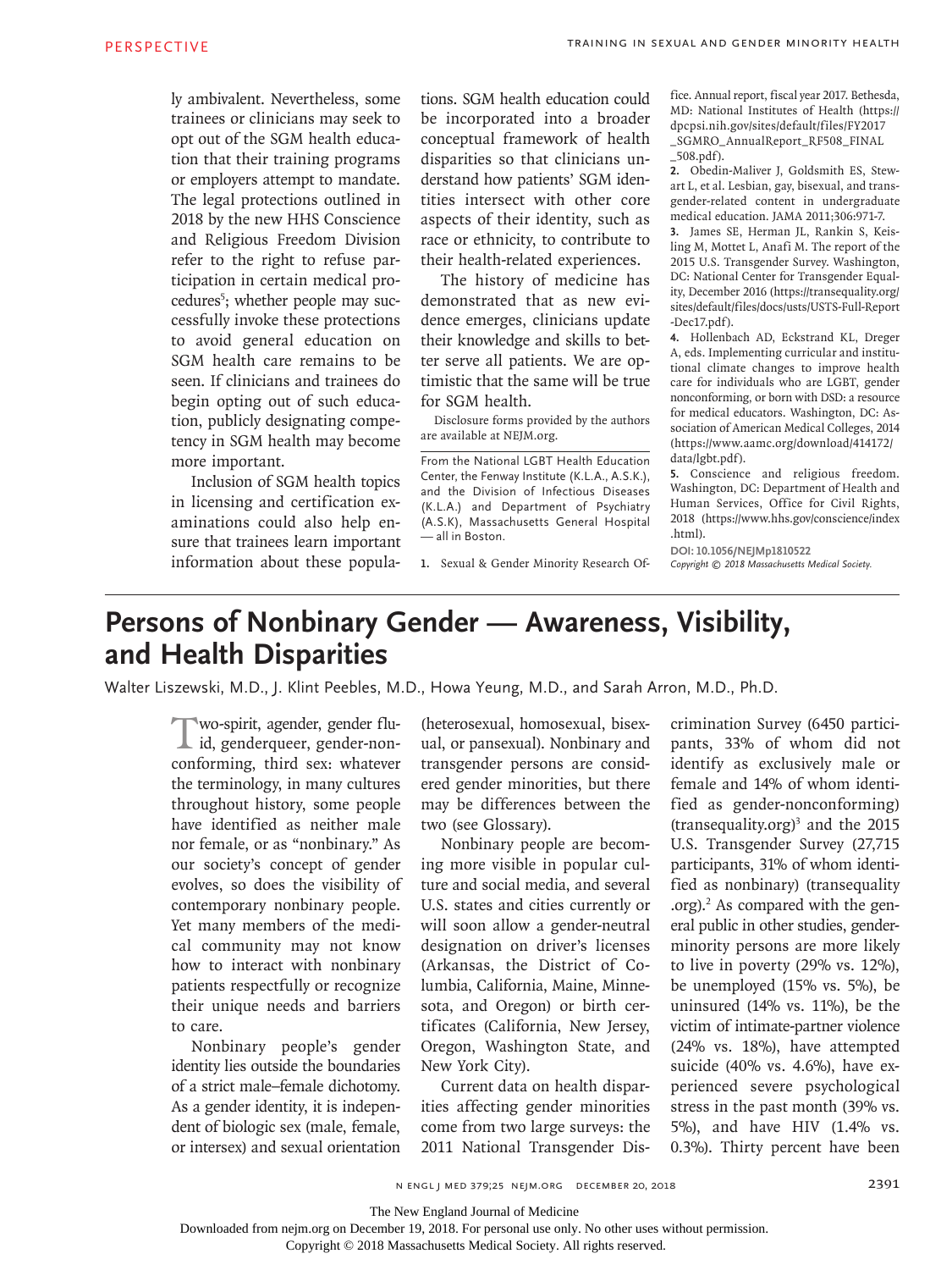## **Glossary of Gender and Sex Terms.\***

- **Cisgender:** Having a gender identity that is aligned with one's sex assigned at birth for example, identifying as a woman and having been born with female genitalia.
- Gender expression: Presentation of one's gender identity through actions and appearance.<sup>1</sup> **Gender identity:** One's internal sense of one's gender and how it fits into societal categories, such
- as woman, man, or nonbinary person. $1$  A person's gender identity may change over time. **Gender minority:** Persons and groups not identifying as cisgender. Gender minorities may identify as nonbinary, transgender, or both. Although some identify exclusively as nonbinary or transgender, given that some identify as both, without specific demographic data it is difficult to discuss the health care needs of one group without including the other.
- **Intersex:** A biologic sex that does not fit typical definitions of female or male; it is also known as "differences of sex development." Intersex persons may have any gender identity (male, female, or nonbinary) and sexual orientation.
- **Nonbinary:** Identifying as neither male nor female, having a gender other than male or female, having multiple genders, or not having a gender. Other common terms used to describe people who reject the binary gender model include gender-nonconforming, genderqueer, agender, third gender or third sex, and gender-fluid.<sup>2</sup> Whereas cisgender people and some transgender people may clearly delineate their gender identity within the conventional gender binary (for example, exclusively identifying as female), nonbinary persons often maintain a more expansive concept of gender.
- **Sex:** The reproductive phenotype, categorized as male, female, or intersex. Sex is typically assigned at birth on the basis of the appearance of external genitalia and, if necessary, by assessment of chromosomes and gonads.<sup>1</sup>
- **Sexual orientation:** One's sexual identity in terms of the gender of people to whom one is attracted, such as heterosexual (straight), homosexual (gay or lesbian), bisexual, and others. Sexual orientation is a separate and distinct concept from gender.<sup>1</sup>
- **Transgender:** Having a gender identity that does not exclusively match one's sex assigned at birth. $<sup>1</sup>$  Some transgender persons identify exclusively with the sex "opposite" to the one they</sup> were assigned at birth. For example, a transgender woman is someone who was assigned as male at birth but identifies as female. Other transgender persons may identify with both genders or perhaps neither. This last possibility highlights that some transgender persons have a broad gender identity and may identify as both transgender and nonbinary.
- \* This terminology is fluid and evolving. There may be substantial variations in meaning and interpretation of various terms depending on the individual person, context, and culture.

homeless at some time, and 9% report having been physically assaulted in the previous year because of their gender identity.<sup>2</sup> Gender-nonconforming persons are more likely than transgender persons to have experienced mistreatment in school (70% vs. 59%) or by the police (29% vs. 22%) and are less likely to be "out" in the workplace (33% vs. 44%) or with family  $(35\% \text{ vs. } 64\%)$ .<sup>3</sup>

Nonbinary persons often receive inadequate medical care or face discrimination. Among gender-minority patients, 19% have been refused treatment on the basis of their gender identity,<sup>3</sup> 23% have avoided treatment in the previous year for fear of discrimination, and 33% have avoided medical care because of cost.<sup>2</sup> These negative experiences may explain why in two studies, only

28% and 40% of gender-minority persons said that their health care provider was aware of their gender identity.<sup>2,3</sup> Fear of discrimination is greater among nonbinary persons who are otherwise socioeconomically marginalized, such as people of color, disabled people, low-income people, and undocumented immigrants.<sup>2,3</sup>

Children with nonbinary gender face additional challenges. They may encounter discrimination in school and lack support from teachers and peers. $1$  In the 2015 U.S. Transgender Survey, 16% of nonbinary students reported being physically attacked in school because of their gender identity, and 10% left school because of mistreatment.2 Parents may prevent children from expressing their gender identity,4 and it may be even more difficult to identify clinicians with experience treating nonbinary children than it is to find experienced clinicians for nonbinary adults.1 Physicians can help children by expressing support, providing information on local support groups, educating teachers and school officials, and connecting families to national organizations such as Gender Spectrum (genderspectrum.org) and Gender Diversity (genderdiversity.org).

Specialty clinics for transgender and nonbinary patients have been created by academic medical centers and community-based health systems focused on gender and sexual minorities.<sup>1,5</sup> However, not all patients will want to use — or have access to — these institutions. To ensure access to gender-affirming health care for nonbinary people more broadly, best practices will have to be disseminated beyond specialized centers. Providers and health care systems can implement several initiatives to improve care for gender-minority patients.

Clear documentation of patients' gender and pronouns can be included in intake forms and electronic medical records. Misgendering a patient by using a wrong pronoun may contribute to a stigmatizing environment that hinders health care delivery.<sup>5</sup> Whereas cisgender people may use "he," "him," and "his" or "she," "her," and "hers," nonbinary people may opt to use these pronouns or prefer gender-neutral ones such as "they," "them," and "theirs," or "ze," "hir," and "hirs."<sup>2</sup> Like the titles Mr., Ms., Miss, and Mrs., a gender-neutral title, "Mx" (pronounced "mix" or "mux") may be used. Or a nonbinary person may not use any pronouns or titles. Examples of gender-neutral intake forms are available from the University of California, San Francisco (UCSF) (transhealth.ucsf.edu). $1$  and

Copyright © 2018 Massachusetts Medical Society. All rights reserved.

The New England Journal of Medicine